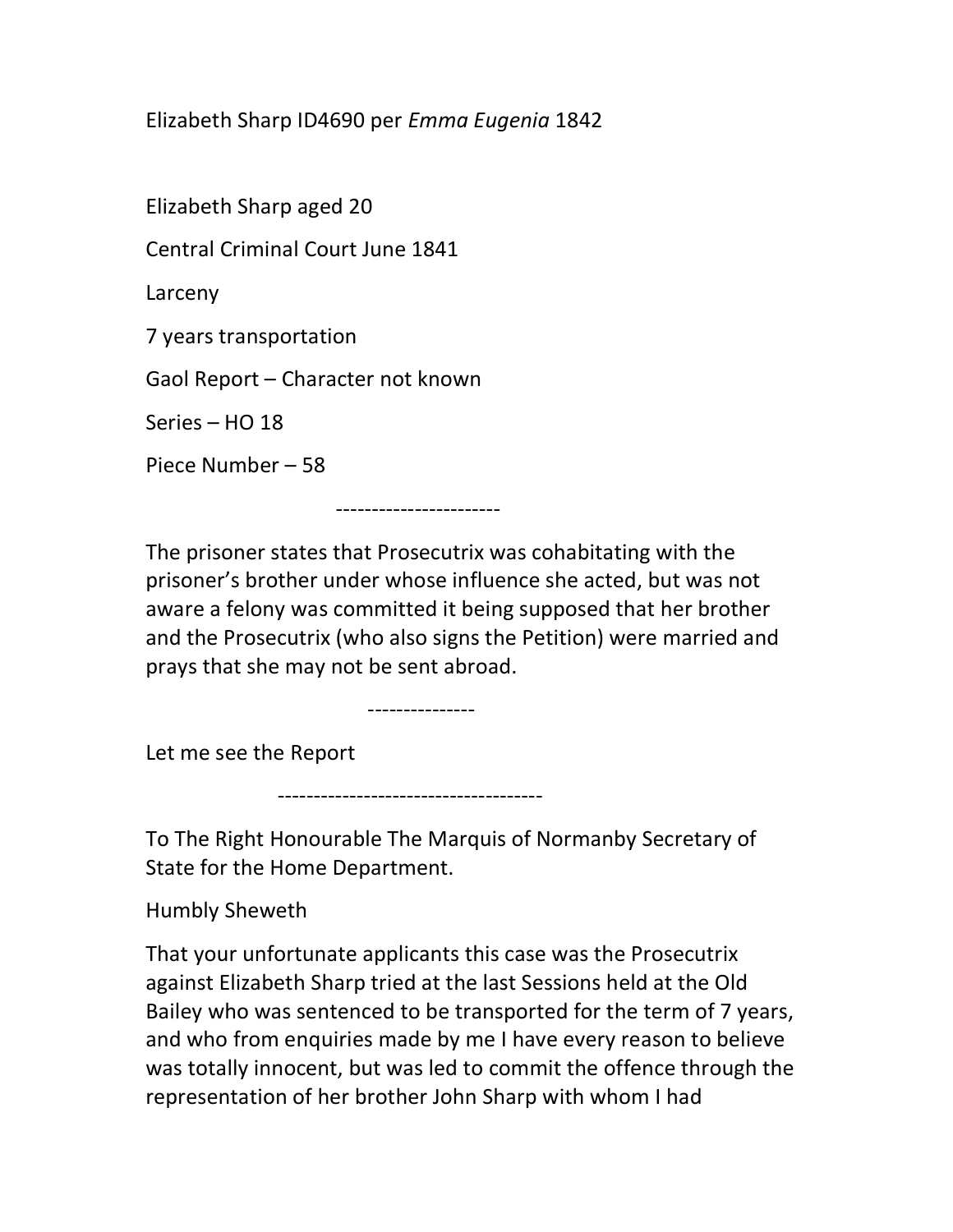unfortunately formed an acquaintance and entrusted my little property to him left to me by my late father fully confiding in him that he wanted to make me happy for life.

To my great grief and sorrow I find I have found that I have been most miserably disappointed but not wishing the innocent should suffer for the guilty, I hope your Lordship will cause inquiries to be made into this statement and be pleased to recommend Elizabeth Sharp deserving some mitigated of her sentence.

I remain your Lordships devoted servant

Mary Ann Haldon

Prosecutrix.

------------------------------

To The Right Honourable he Marquis of Normanby Secretary of State for the Home Department.

The humble Petition of John Sharpe the Elder of Oakham in the County of Rutlandshire – Ferrier.

## Humbly Sheweth

That your Petitioner has a daughter of the name of Elizabeth (only 20 years of age) who was unfortunately committed for the trial for stealing some furniture from the Star Coffee House in Goswell Street Road was tried at the last sitting of the Central Criminal Court and was found guilty in her absence of any of her friends to character and sentence to be transported for the term of seven years.

That your Petitioner begs to call your Lordships attention to the certificate and signatures of the Prosecutrix from which it is evident that his unfortunate daughter was the dupe of the persons who committed the felony and was unaware that a felony was intended.

That your Petitioner begs to inform your Lordship that he has a family of nine children all of whom have hitherto borne a most exceptional character for honesty and he has had the honour for a